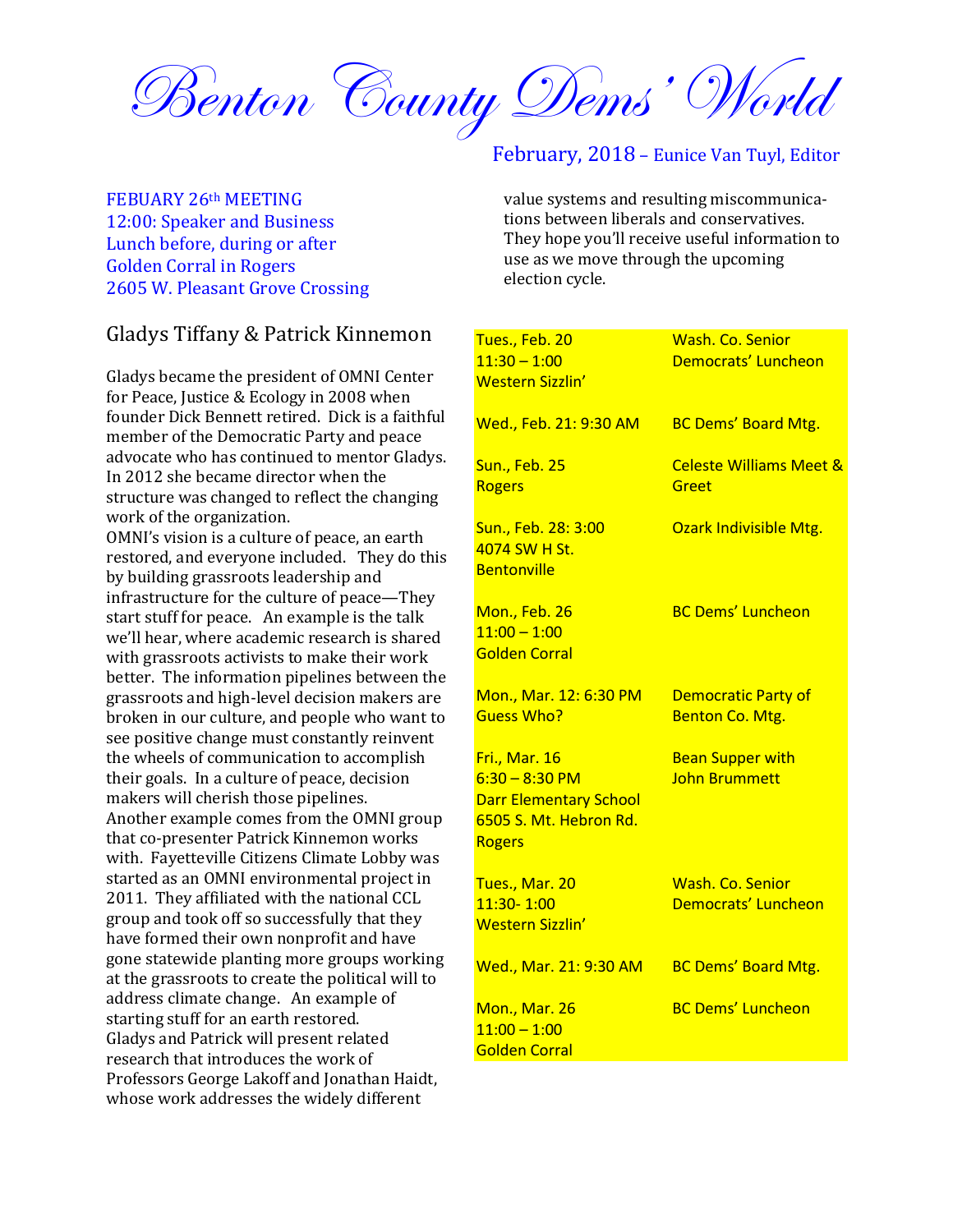# **2018 DUES**

Now is the time to renew your dues for 2018. They are a bargain at \$20.00 per individual or \$30.00 per couple! Receiving the newsletter via US Mail is an additional \$10.00 per year. Send to: BC Dems P. O. Box 2258 Bentonville, AR 72712-2258

### **President's Message**

Richard Bland

# Lighting a Candle

All my life I've heard the adage "better to light a candle than to curse the darkness." As a child, I assumed it was biblical, probably from the Old Testament. Later I wondered if it might have come from either Ben Franklin or Mark Twain. A bit of recent research indicates that is a paraphrasing of an ancient Chinese proverb.

Most of us Democrats have done considerable darkness bashing since the 2016 election, even from the one of 2014. Some days it seems to some that the political situation is hopeless and getting worse, that expending any energy to correct it is probably futile.

But there are things—real, tangible, quantifiable—things that, if done by enough of us, can have an impact. But we must act quickly.

April 15 is approaching. Arkansas allows a state income tax credit—not a deduction, but a credit—of \$50 per individual or \$100 per couple filing jointly for political contributions. To qualify the contribution must be made to an Arkansas candidate for state or local office or to his or her campaign committee (see below), to a legally registered Arkansas PAC (such as BC Dems), or to an Arkansas political party (that would be DPA or DP of BC). This means that you can make the contribution and save that same amount on your tax bill—for a net cost of ZERO to you. And to make it even sweeter, if you do this before April 15, 2018, and did not already make such a contribution in 2017, you can claim it against your 2017 tax liability. Moreover, you can make another contribution later in the year and claim the credit on your 2018 tax. It is a modest effort by the state to provide some public campaign financing. And, I repeat, you can make such\*a contribution without actually spending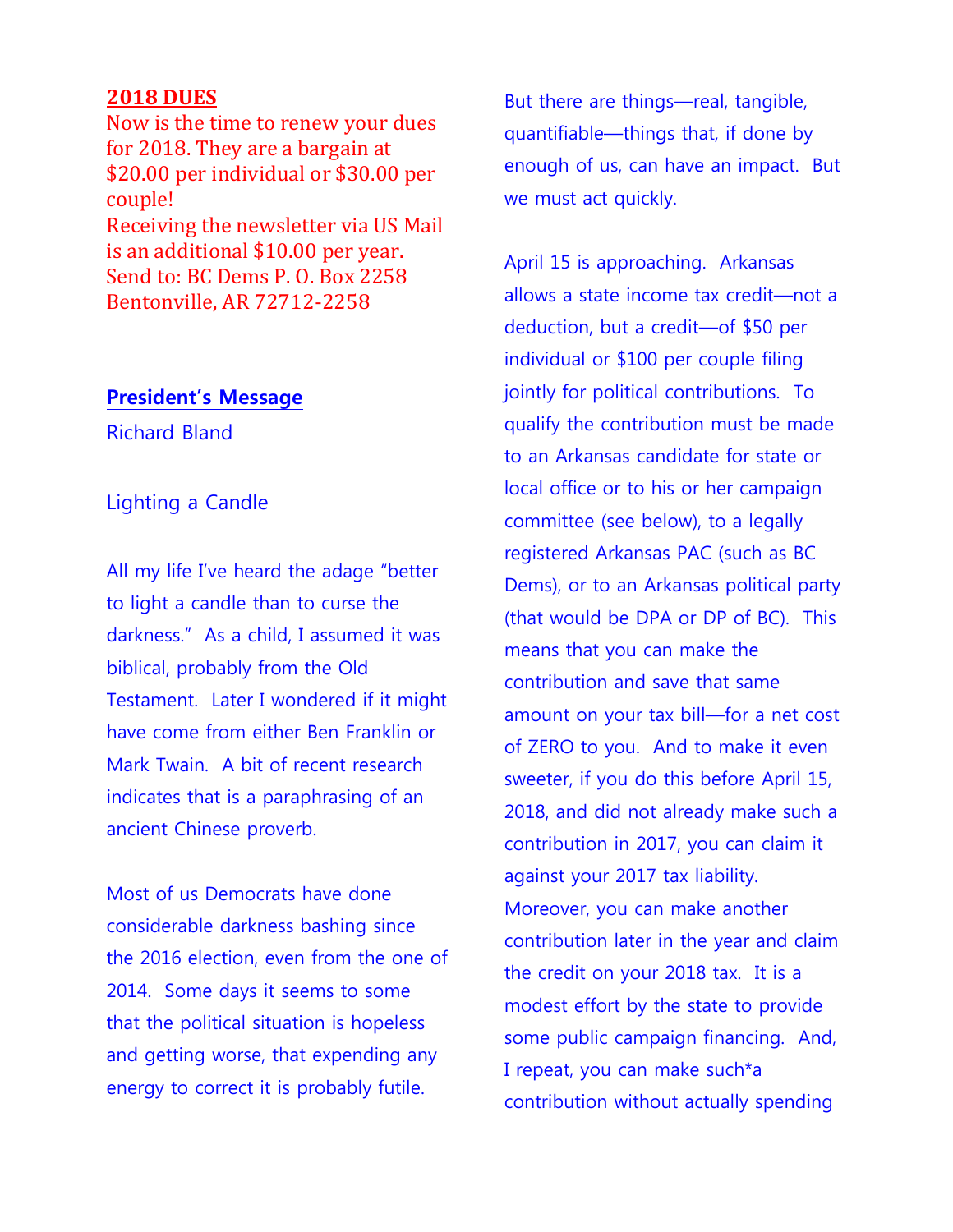#### any money.

\*The applicable form is available on the Department of Finance and Administration website and possibly at the post office or your bank.

Time is not quite so short for the second "candle," but still demands attention fairly soon. Filing for office begins in late February and ends on March 1. On March 2 we will know for sure who our candidates are. We have a pretty good idea as of this writing. For congress, Josh Mahony is running in district 3. For state senate, Jon Comstock is seeking District 3. For state house, Kelly Scott Unger is running for District 87, Chris Birch for 92, Gayatri Agnew for 93, Celeste Williams for 95, and Christie Craig for District 96. Contact information for each of these candidates can be found on our website, bcdems.org [<http://bcdems.org>](http://bcdems.org/). The second candle you can light is to work in one of these campaigns. Let them know what you are capable of doing, what you are best at, and how much time you can spare and when you can spare it. I am confident that you will get a positive response. Please make the effort. Your party needs you, and,

more importantly, your country needs you.

The tax credit also applies to statewide candidates such as Jared Henderson for Governor, but not for those seeking Federal Office.

And, I mentioned the filing period. There is still no Democratic candidate, or even an Independent or a moderate Republican, running for House District 94. Data shows it to be the most Democratic leaning district in Benton County. Governor Beebe carried it by a healthy margin when he sought re-election. There is still time to file for that seat. And, three incumbent justices of the peace have announced that they would not seek another term. A JP campaign can be done much cheaper that a legislative effort. The filing fee, for example, for JP is only \$50.

Cursing the darkness and lighting candles are not mutually exclusive. You can keep on cursing if it is therapeutic, but consider lighting a candle or two in addition. We must change the current direction of politics. So light those candles and chase the darkness away.

**+++++++++++++++++++**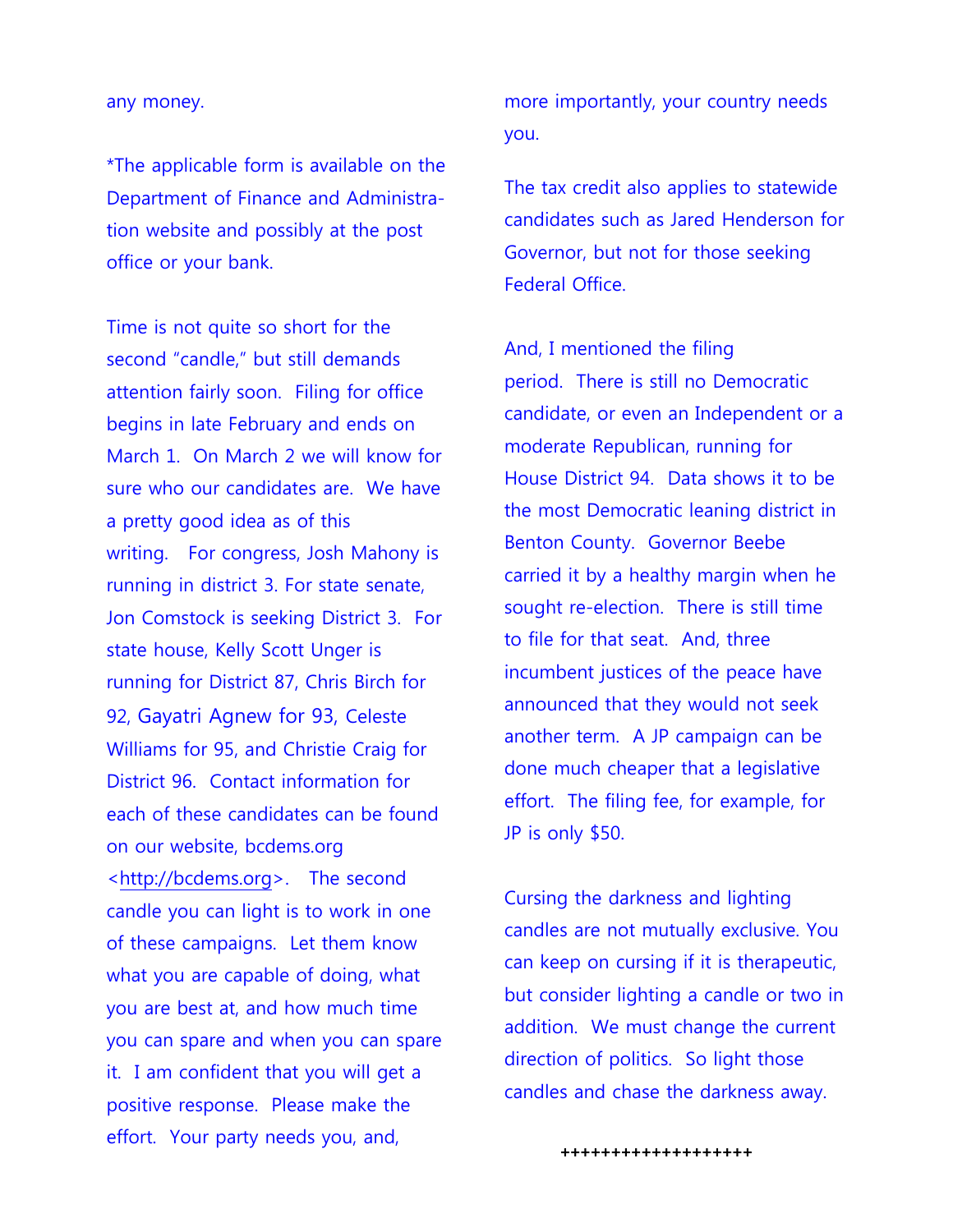#### **BENTON COUNTY DEMS January 22, 2018 General Meeting Golden Corral, Rogers, AR**

Vice President Suzanne Miltich, presiding in the absence of President Richard Bland, called the meeting to order at 1:00 p.m. She welcomed new members and visitors. Eunice VanTuyl led the group in the Pledge of Allegiance.

Suzanne introduced the program for the day, a look at the current culture of arguing. She referred to the book *The Argument Culture* by Deborah Tannen. After pinpointing high points of this book, Suzanne turned the program over to Jon Comstock who is currently running for Arkansas State Senate, District 93. Comstock is also a conflict resolution mediator, and he continued elaborating on the topic of conversing positively with those who hold opposing views. He recommended the book, *Less Than Human*, by David Livingston Smith, for additional insights on this topic.

The minutes and treasurer's reports for the November meeting were approved as submitted.

Suzanne encouraged members who have not yet renewed their memberships to do so as soon as possible. She also encouraged new members to join.

•Diana Kolman reported for the fundraising committee (Diana Kolman, Eunice VanTuyl, and Betty Cauldwell). The club will hold a Bean Supper fundraiser Friday, March 16. Arkansas Democrat-Gazette columnist John Brummett is scheduled as the guest speaker. The dinner will be held at Janie Darr Elementary School, 6505 S. Mt. Hebron Road, Rogers, at 6:30 p.m. Tickets will be sold for \$15.00. Profits from this event will go to support area Democratic

candidates. Club members will be asked to donate desserts and to help set up and clean up. To offset some of the expense involved, sponsorships will be sold. The sponsorship specifics are listed below: Friends……………….\$50 (2 tickets) Bronze……………….\$100 (3 tickets) Silver…………………\$150 (4 tickets) Gold…………………..\$200 (5 tickets)

•Suzanne Jessup reported that the Democratic Party of Benton County will host a Meet-&-Greet, February 12, 6:00- 7:00 at Guess Who, for Jared Henderson, Democratic candidate in the Arkansas gubernatorial primary.

•Jon Comstock noted several events taking place during Black History Month:

-Feb. 13 – 2:00 – 3:30 – University of Arkansas campus

-Feb. 17, 9:00-1:00, NWACC, Race in Arkansas panel presentation

•Suzanne listed other meetings of interest: -Jan. 27 – Faith Caucus of DPA, NWA Regional, at Good Shepherd Lutheran church in Fayetteville, 10:00 – noon

-Feb. 7 – Voting Rights: U.S. Supreme Court and State Legislators, Dr. Lisa Corrigan, Associate Professor of Communications at the University of Arkansas, Rogers Public Library, 5:30 p.m.

-March 6 – Legislative Briefing, Faith Voices in Arkansas, Lunch and Tour of State Capital, 9:30 a.m. – 1:30 p.m., \$25 at the door

•Bill Beck thanked everyone who supported the recent movie fundraiser. Attendance exceeded 120, and the total amount raised was over \$1000.00.

•Joel Ewing reminded those present to look for information on the BC Dems website. Information about upcoming events as well as information about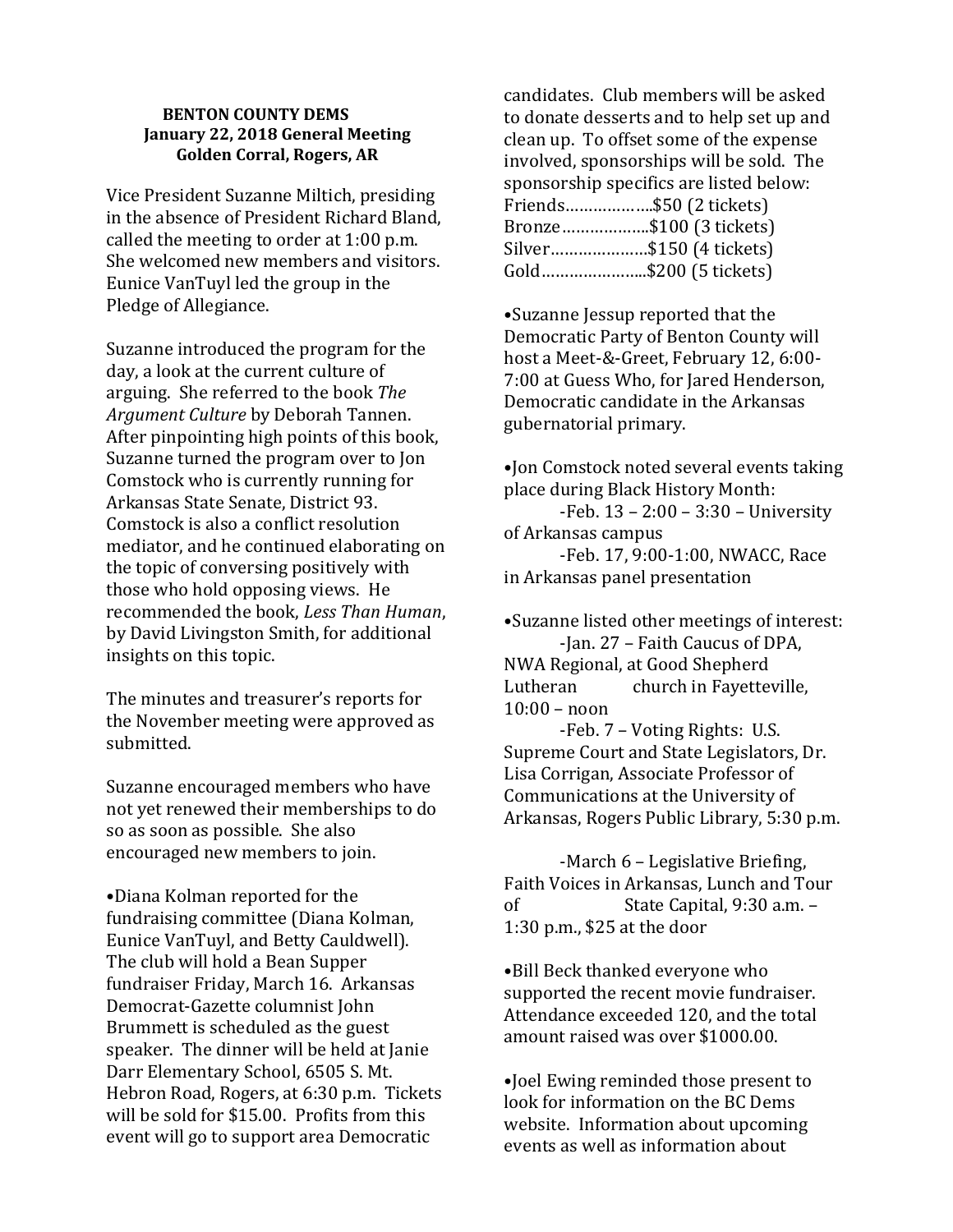Democratic races and candidates can be found on the website.

•Eunice said that since Hal Spangenberg has moved, she is taking over the responsibility for the monthly club newsletter. She will accept for consideration items submitted by members. Articles must be 250 words or less, informational in nature, and must be received by the second Monday of the month.

•Jon Comstock's campaign manger reminded members that no Democrat is currently running for the district 94 house seat.

The meeting adjourned at 1:26 p.m. The next regularly scheduled meeting is Monday, Feb. 26, at the Golden Corral.

Diana Kolman, Secretary

**++++++++++++++++** 

#### **Treasurer's Summary January 2018**

| <b>Beginning Balance</b> | \$5,282.27 |
|--------------------------|------------|
| Income:                  |            |
| Dues                     | \$550.00   |
| <b>Blue Bowls</b>        | \$100.00   |
| Movie Income             | \$1,970.00 |
| Misc. Sales              | \$74.00    |
| Total                    | \$2674.00  |
| Expenses:                |            |
| Meetings                 | \$38.49    |
| Movie Expense            | \$907.50   |
| Total                    | \$945.99   |
| <b>Ending Balance</b>    | \$7,010.28 |

David Cauldwell, Treasurer

#### **+++++++++++++++++**

**Some reading possibilities:** 1) Bernie Sanders' campaign book *Our Revolution,*  2) and now his lightly revised edition aimed at a young-adult audience *Bernie* 

*Sanders Guide to Political Revolution,* 3) *It's Time to Fight Dirty: How Democrats Can Build a Lasting Majority in American Politics* by political scientist David Faris, 4) *No Is Not Enough* by Naomi Klein, which builds on her 5) *Shock Doctrine*, 6) *Resist and Rebel: The Peoples' Uprising in America* by Jonathan Tasini, 7) The Resistance Handbook*: 45 Ways to Fight Trump* by Daily Kos founder Marcos Moulitas and Progressive Now founder Michael Huttner, 8) *Rules for Resistance,* an anthology of essays that includes the "Indivisible Guide," and 9) *Nasty Women.*

**Meet Democratic Candidates:**



**Chris Birch for District 92:**

The three focal points of my campaign are healthcare, criminal justice reform, and education. I will seek to bolster, not cut, the healthcare coverage for Arkansans and, in particular, seniors. Someone should not spend a lifetime working hard and being successful only to end up sick and in poverty toward the end of life due to crippling healthcare costs. That is not what I want for my grandparents, parents, myself, or my children. This is not just a generational problem, but a problem that hits home for every one of us in some way.

I also hope to promote policies that address the opioid crisis. This ties to healthcare, but I want to address the criminal justice reform aspect. We can do more to combat this public health emergency. Drug courts can be an amazing resource for combating this plague, but changes need to be made. I've talked to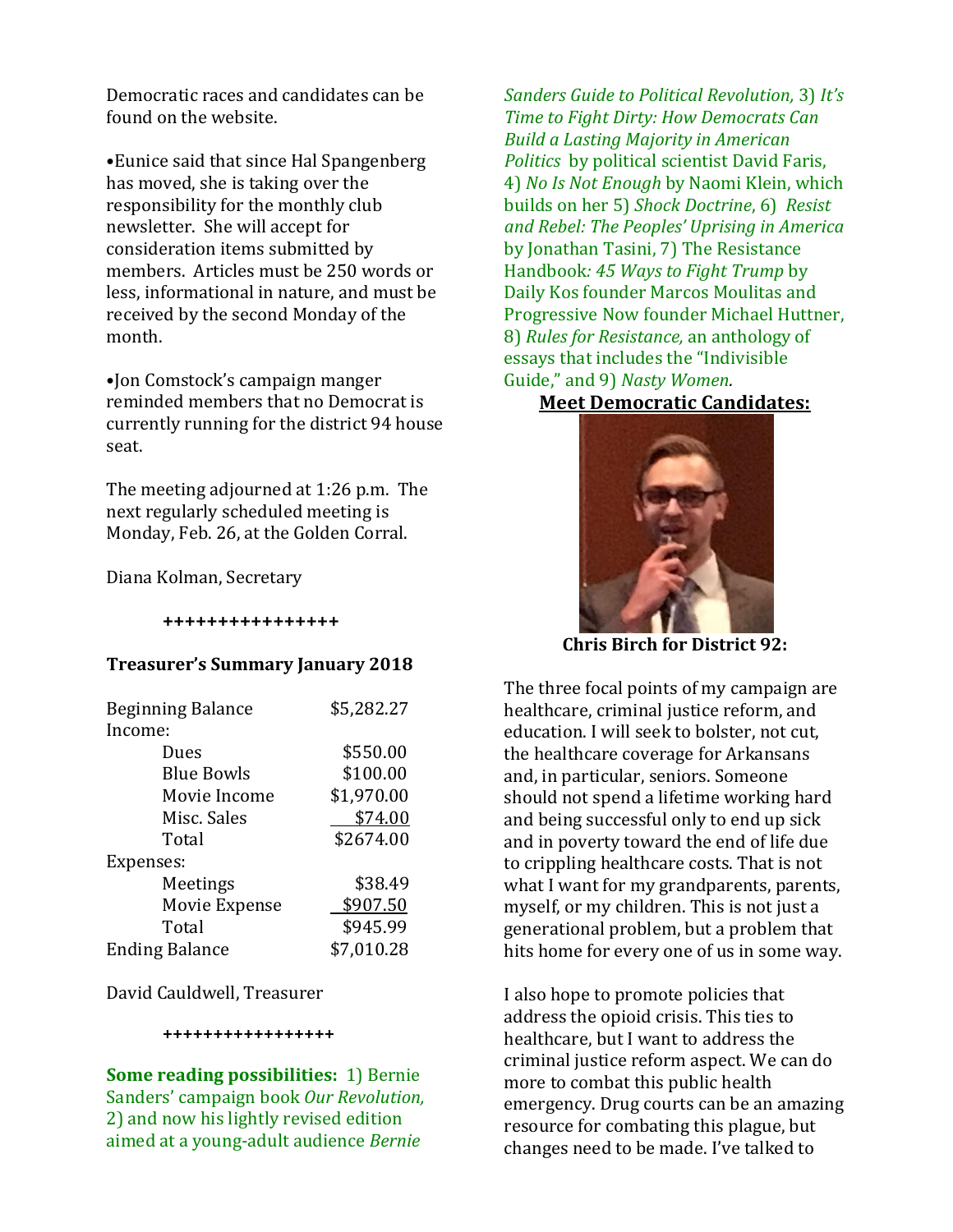several prosecutors and mental health professionals, and believe we can develop a model that is both more cost-efficient and more effective at combating recidivism. What we do NOT need to do is have our drug courts send participants to private rehab programs with no oversight. That's fundamentally negligent.

The final focal point of my campaign is to promote strong, quality public education by listening to experienced educators who know the strengths and weaknesses of our current systems. I oppose policies that take funds away from public schools, and will work to ensure transparency and accountability in the administration of charter schools. So, to reiterate: the three main focuses of my campaign are healthcare, criminal justice reform, and education. These correlate perfectly with life, liberty, and the pursuit of happiness: principles that are fundamental to our identities as Americans.

Now, about the race itself: my opponent, assuming neither of us have primary challengers, is Gayla Hendren McKenzie. She is the daughter of the current incumbent, Kim Hendren, the sister of state senator Jim Hendren, the cousin of state senator Jeremy Hutchinson, and the niece of Governor Asa Hutchinson. Being

elected to a political office should not be based on family or name. It should be based on a record for public service, character, and ability and drive to meet the needs of constituents.

I know that I am up against a wellestablished political machine and network of donors. I will not be able to outspend the Hendrens, but we're going to do our best. That is where you come in. I need your help. Talk to people. Reach out. Spread our message. Get friends and family registered, and to the polls. Also donations are very much needed.

I end with a quote from one of my favorite grassroots politicians, Paul Wellstone. He said, "Politics is not just about power and money games, politics can be about the improvement of people's lives, about lessening human suffering in our world and bringing about more peace and more justice." I intend to use my position to improve the lives of others, not use it as a position to exert and maintain power, which is what the Hendrens and Hutchinsons have been doing for generations. Thank you.

# **Awesome Women's Accomplishments**

Early perceptions about women participating in sports included a threat to the feminine ideal and fertility. Nineteenth century America idealized white woman's modesty. Elite women did not exert themselves; their [female] servants did. Acceptable sports at women's colleges and country clubs were tennis, croquet, archery, and bathing-beauty swimming at racially restricted lakes or beaches.

It is no surprise that these sports would be the entryway for women into competitive sporting. Yet healthful beauty, not aggression or the personal/political desire to triumph over competitors, remained the watchword for active women.

Here are some women who started to break that mold: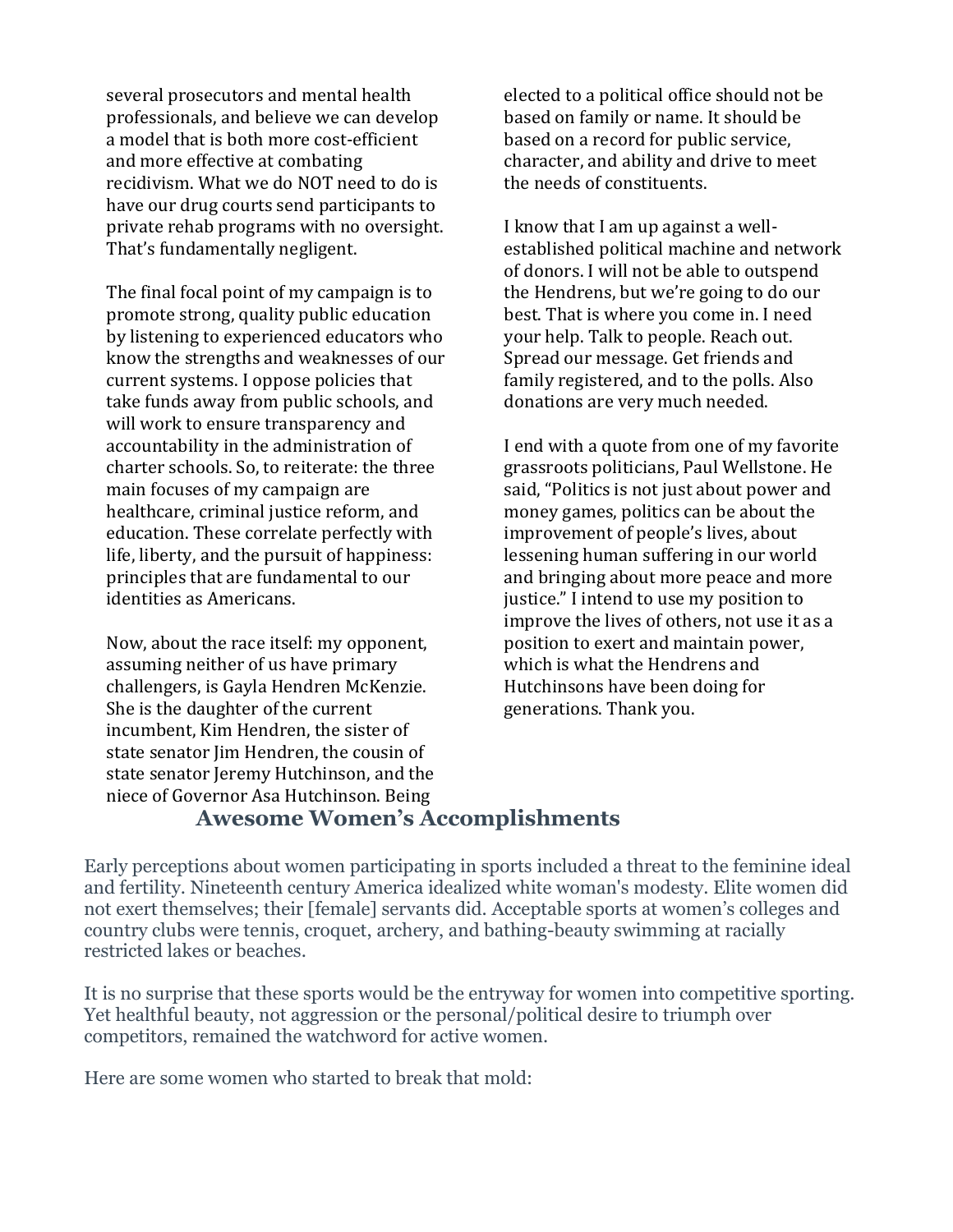# Olympians



Women have been competing in the Olympics since the second modern games in 1900. Throughout the years the sports women have been allowed to participate in has drastically changed. These women laid the foundation for today's Olympic athletes.



In 1924, she was the only woman to win diving and swimming medals.

gold for the high jump at the London Summer Olympics for the US.

was also the first woman to carry the US flag during the opening ceremony.